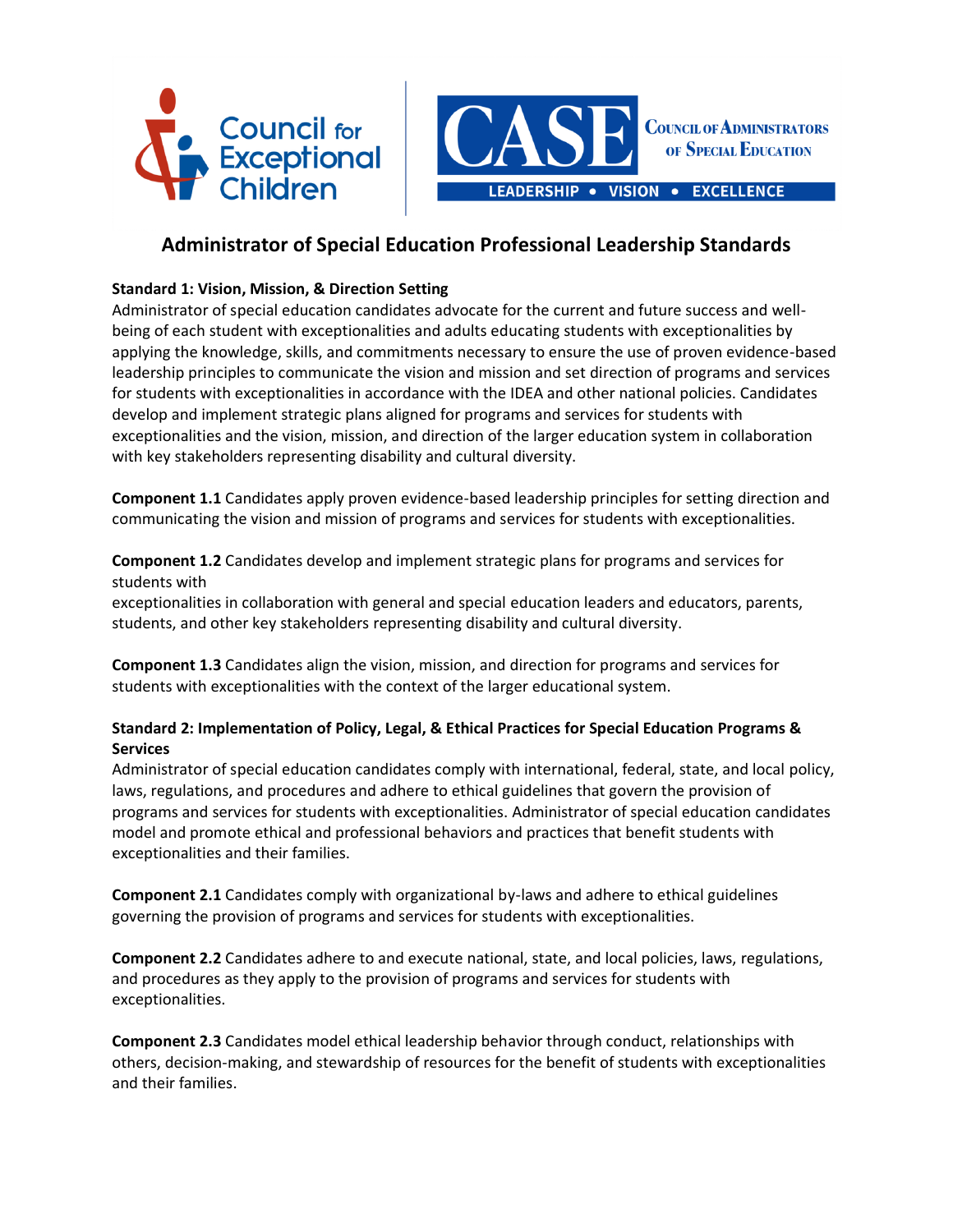### **Standard 3: Organizational Leadership & Management for Special Education**

Administrator of special education candidates utilize multiple leadership approaches to implement systems-change strategies to build capacity to support the education of students with exceptionalities. Administrator of special education candidates engage in research and inquiry to inform best practices for special education leadership using data-driven strategies/methods for the continual improvement of processes and educational outcomes of students with exceptionalities.

**Component 3.1** Candidates utilize multiple leadership approaches and strategies that support the delivery of specialized instruction and related services for students with exceptionalities.

**Component 3.2** Candidates implement systems-change strategies to build capacity to support the education of students with exceptionalities.

**Component 3.3** Candidates engage in research and inquiry to inform leadership practices that result in continual improvement of instruction, learning, and educational outcomes of students with exceptionalities.

**Component 3.4** Candidates design, implement, and manage data-informed systems to guide best leadership practices that improve the educational outcomes of students with exceptionalities.

### **Standard 4: Program Oversight, Improvement, & Instructional Leadership for Special Education**

Administrator of special education candidates provide program oversight, improvement, and instructional leadership that provides access, equity, and opportunity in the provision of free and appropriate public education (FAPE) in the least restrictive environment (LRE). Candidates collaboratively design, implement, and evaluate systems to ensure appropriate programming for students with exceptionalities. Candidates utilize data to improve programs for students with exceptionalities.

**Component 4.1** Candidates use program evaluation and results-driven accountability for planning and implementing a continuum of specialized instruction and related services that guarantees access, equity, and opportunity in the provision of free and appropriate public education (FAPE) in the least restrictive environment (LRE).

**Component 4.2** Candidates collaboratively design and implement systems of support, utilizing assistive technologies and universal design for learning embedded in accommodations and modifications.

**Component 4.3** Candidates oversee culturally responsive and developmentally appropriate assessments, curriculum, and evaluations that support instruction, learning, and well-being for students with exceptionalities to ensure appropriate identification, placement, and instruction.

**Component 4.4** Candidates utilize collection, management, and analysis of data to improve learning outcomes for students with exceptionalities.

**Component 4.5** Candidates oversee resource allocation, planning and programming, and agency supports for transitions of students with exceptionalities.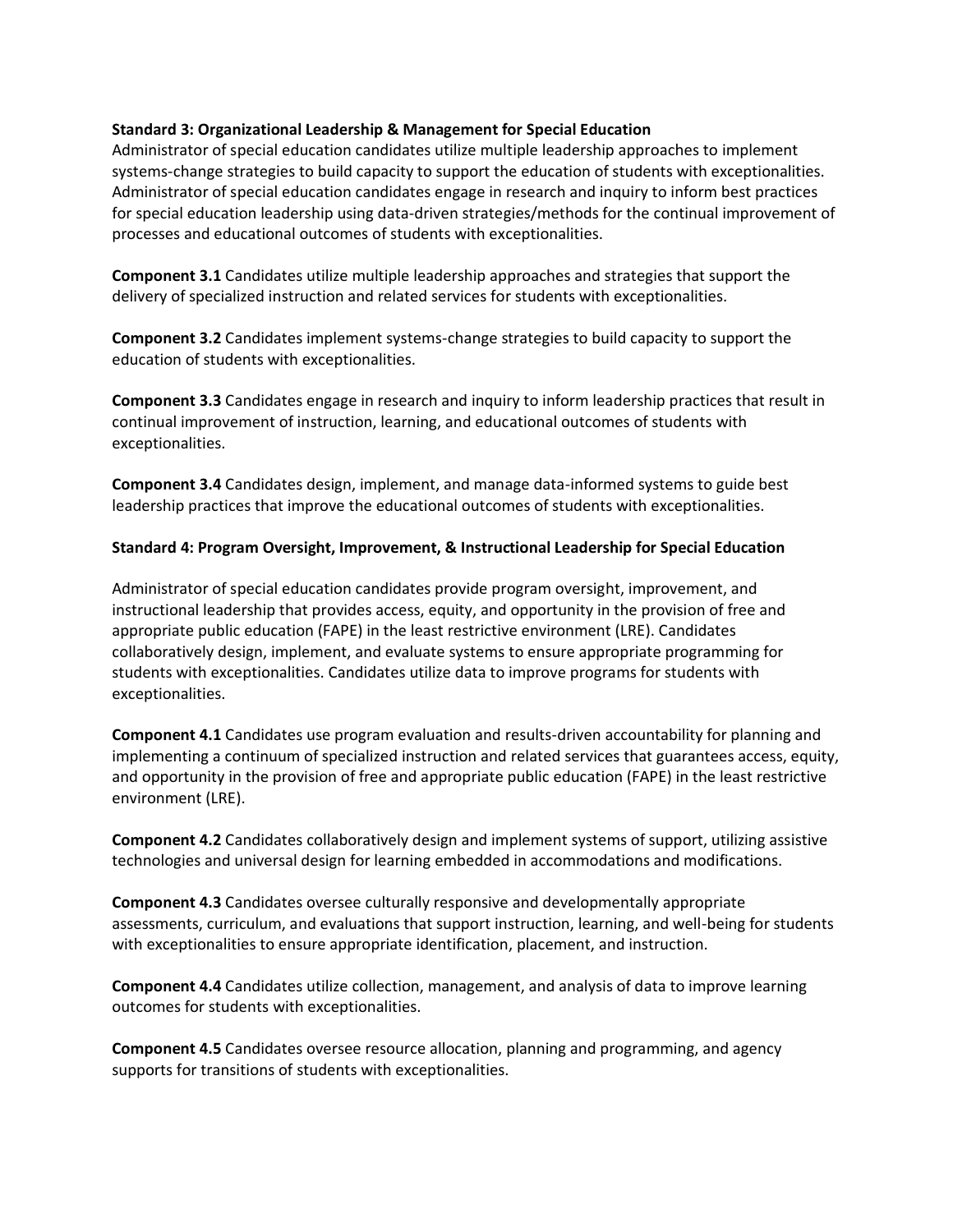#### **Standard 5: Human & Fiscal Resource Management of Special Education Programs & Services**

Administrator of special education candidates create, manage, assess, and oversee special education procedures, processes, and policies for programs and services for students with exceptionalities in compliance with human and fiscal management requirements and applicable laws and regulations. Fiscal and human resources are managed in consultation with facilities management personnel and collaboration with diverse stakeholders. Candidates oversee the hiring, management, and professional development of qualified professionals who educate students with exceptionalities.

**Component 5.1** Candidates create, implement, assess, and oversee budgets, grants, and contracts for programs and utilize multiple funding sources for services for students with exceptionalities in collaboration with key stakeholders.

**Component 5.2** Candidates develop and implement policies, processes, and procedures that comply with ADA or other national requirements through consultation with facilities management personnel and collaboration with diverse groups of stakeholders.

**Component 5.3** Candidates supervise and evaluate personnel educating students with exceptionalities using policies, processes, and procedures that are culturally responsive and embed adult development learning principles.

**Component 5.4** Candidates implement policies, processes, and procedures for recruiting, hiring, and retaining diverse, qualified professionals who educate students with exceptionalities.

**Component 5.5** Candidates design and implement professional development that is culturally responsive and embeds adult development learning principles to support professionals educating students with exceptionalities.

#### **Standard 6: Collaboration & Communication with Special Education Stakeholders**

Administrator of special education candidates engage diverse groups of stakeholders within local, intermediate, and state agencies in support of students with exceptionalities by cultivating and sustaining collaborative relationships. Candidates utilize of conflict management, dispute resolution, and due process strategies to resolve differences with stakeholders to improve educational outcomes for students with exceptionalities.

**Component 6.1** Candidates communicate and collaborate with diverse groups of general and special educators and administrators and intermediate and state agencies in district efforts to support the learning of students with exceptionalities.

**Component 6.2** Candidates use facilitation, mediation, resolution sessions, and due process hearings to resolve differences and improve communication and collaboration with stakeholders supporting and educating students with exceptionalities.

### **Standard 7: Equity & Cultural Responsiveness**

Administrator of special education candidates identify systemic inequities in relationship to identification, programming, and service delivery for students with exceptionalities. Candidates communicate fairly and equitably and apply democratic values that enhance cultural responsiveness,